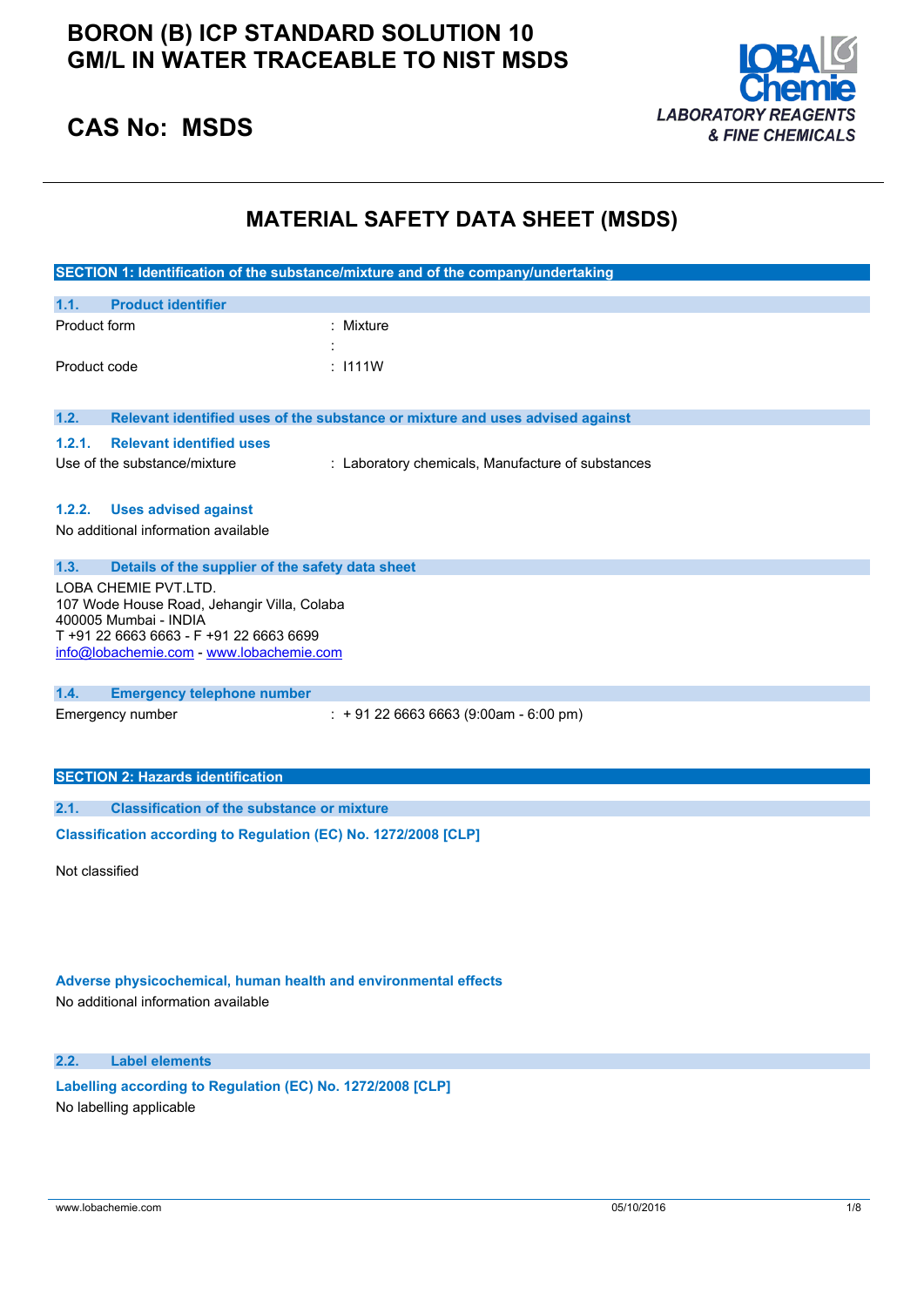Safety Data Sheet

### **2.3. Other hazards**

No additional information available

| <b>SECTION 3: Composition/information on ingredients</b> |                  |  |
|----------------------------------------------------------|------------------|--|
|                                                          |                  |  |
| 3.1.                                                     | <b>Substance</b> |  |
| Not applicable                                           |                  |  |
| 3.2.                                                     | <b>Mixture</b>   |  |

| <b>Name</b>                                                      | <b>Product identifier</b>                | $\frac{9}{6}$ | <b>Classification according</b><br>to Regulation (EC) No.<br>1272/2008 [CLP] |
|------------------------------------------------------------------|------------------------------------------|---------------|------------------------------------------------------------------------------|
| Water                                                            | (CAS No) 7732-18-5<br>(EC no) 231-791-2  | 75 - 99       | Not classified                                                               |
| Boricacid<br>substance listed as REACH Candidate (Boric<br>acid) | (CAS No) 10043-35-3<br>(EC no) 233-139-2 | $5 - 10$      | Not classified                                                               |

|      | <b>SECTION 4: First aid measures</b>                        |                                                                                                                                                  |
|------|-------------------------------------------------------------|--------------------------------------------------------------------------------------------------------------------------------------------------|
|      |                                                             |                                                                                                                                                  |
| 4.1. | <b>Description of first aid measures</b>                    |                                                                                                                                                  |
|      | First-aid measures after inhalation                         | : Assure fresh air breathing. If breathing is difficult, remove victim to fresh air and keep<br>at rest in a position comfortable for breathing. |
|      | First-aid measures after skin contact                       | : Wash with plenty of soap and water.                                                                                                            |
|      | First-aid measures after eye contact                        | Rinse immediately with plenty of water.                                                                                                          |
|      | First-aid measures after ingestion                          | : Rinse mouth. Do not induce vomiting.                                                                                                           |
| 4.2. | Most important symptoms and effects, both acute and delayed |                                                                                                                                                  |
|      | No additional information available                         |                                                                                                                                                  |
| 4.3. | No additional information available                         | Indication of any immediate medical attention and special treatment needed                                                                       |
|      |                                                             |                                                                                                                                                  |
|      | <b>SECTION 5: Firefighting measures</b>                     |                                                                                                                                                  |
| 5.1. | <b>Extinguishing media</b>                                  |                                                                                                                                                  |
|      | Suitable extinguishing media                                | : Carbon dioxide. Dry powder. Foam. Water spray.                                                                                                 |
|      | Unsuitable extinguishing media                              | : Do not use a heavy water stream.                                                                                                               |
| 5.2. | Special hazards arising from the substance or mixture       |                                                                                                                                                  |
|      | No additional information available                         |                                                                                                                                                  |
| 5.3. | <b>Advice for firefighters</b>                              |                                                                                                                                                  |
|      |                                                             |                                                                                                                                                  |
|      | Protection during firefighting                              | Do not enter fire area without proper protective equipment, including respiratory<br>protection.                                                 |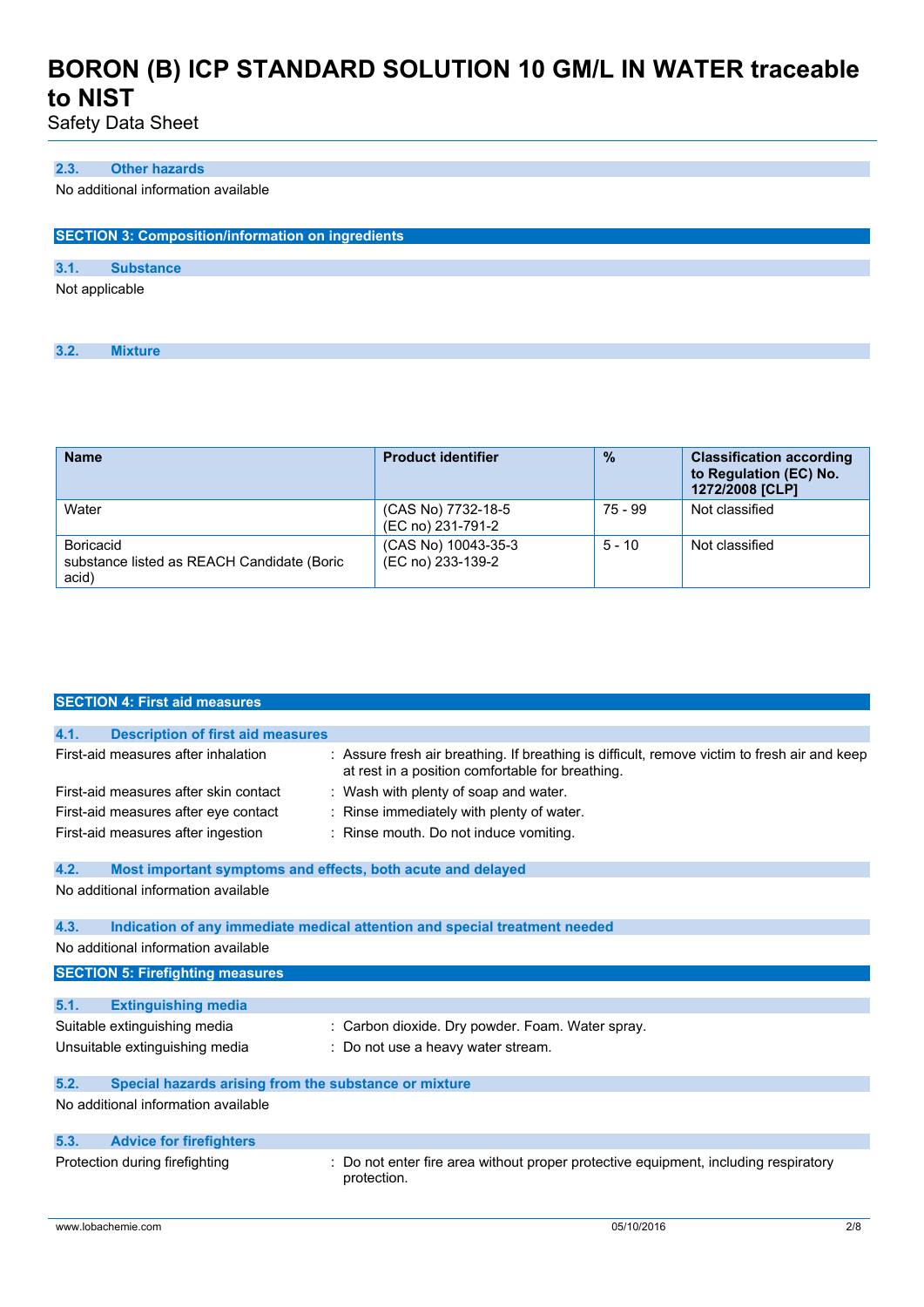Safety Data Sheet

|                                     | <b>SECTION 6: Accidental release measures</b>                |                                                                                                                            |
|-------------------------------------|--------------------------------------------------------------|----------------------------------------------------------------------------------------------------------------------------|
|                                     |                                                              |                                                                                                                            |
| 6.1.                                |                                                              | Personal precautions, protective equipment and emergency procedures                                                        |
| 6.1.1.                              | For non-emergency personnel                                  |                                                                                                                            |
|                                     | <b>Emergency procedures</b>                                  | : Evacuate unnecessary personnel.                                                                                          |
| 6.1.2.                              | For emergency responders                                     |                                                                                                                            |
|                                     | Protective equipment                                         | : Use personal protective equipment as required.                                                                           |
|                                     |                                                              |                                                                                                                            |
| 6.2.                                | <b>Environmental precautions</b>                             |                                                                                                                            |
|                                     | No additional information available                          |                                                                                                                            |
|                                     |                                                              |                                                                                                                            |
| 6.3.                                | Methods and material for containment and cleaning up         |                                                                                                                            |
|                                     | No additional information available                          |                                                                                                                            |
| 6.4.                                | <b>Reference to other sections</b>                           |                                                                                                                            |
|                                     | No additional information available                          |                                                                                                                            |
|                                     | <b>SECTION 7: Handling and storage</b>                       |                                                                                                                            |
|                                     |                                                              |                                                                                                                            |
| 7.1.                                | <b>Precautions for safe handling</b>                         |                                                                                                                            |
|                                     | Precautions for safe handling                                | : Obtain special instructions before use. Avoid contact with skin and eyes.                                                |
|                                     | Hygiene measures                                             | : Wash hands and other exposed areas with mild soap and water before eating,<br>drinking or smoking and when leaving work. |
|                                     |                                                              |                                                                                                                            |
| 7.2.                                | Conditions for safe storage, including any incompatibilities |                                                                                                                            |
|                                     | Storage conditions                                           | : Store in a well-ventilated place. Keep container tightly closed. Store in a well-                                        |
|                                     |                                                              | ventilated place.                                                                                                          |
| 7.3.                                |                                                              |                                                                                                                            |
|                                     | <b>Specific end use(s)</b>                                   |                                                                                                                            |
| No additional information available |                                                              |                                                                                                                            |
|                                     | <b>SECTION 8: Exposure controls/personal protection</b>      |                                                                                                                            |
| 8.1.                                | <b>Control parameters</b>                                    |                                                                                                                            |
|                                     | No additional information available                          |                                                                                                                            |
|                                     |                                                              |                                                                                                                            |

| 8.2.<br><b>Exposure controls</b>                              |                                                |
|---------------------------------------------------------------|------------------------------------------------|
| Hand protection                                               | : protective gloves                            |
| Eye protection                                                | : Chemical goggles or safety glasses           |
| Skin and body protection                                      | : Wear fire/flame resistant/retardant clothing |
| Respiratory protection                                        | : Wear respiratory protection                  |
| <b>SECTION 9: Physical and chemical properties</b>            |                                                |
| 9.1.<br>Information on basic physical and chemical properties |                                                |
| Physical state                                                | $:$ Liquid                                     |
| Colour                                                        | : Clear Colorless.                             |
| Odour                                                         | : No data available                            |
| www.lobachemie.com                                            | 3/8<br>05/10/2016                              |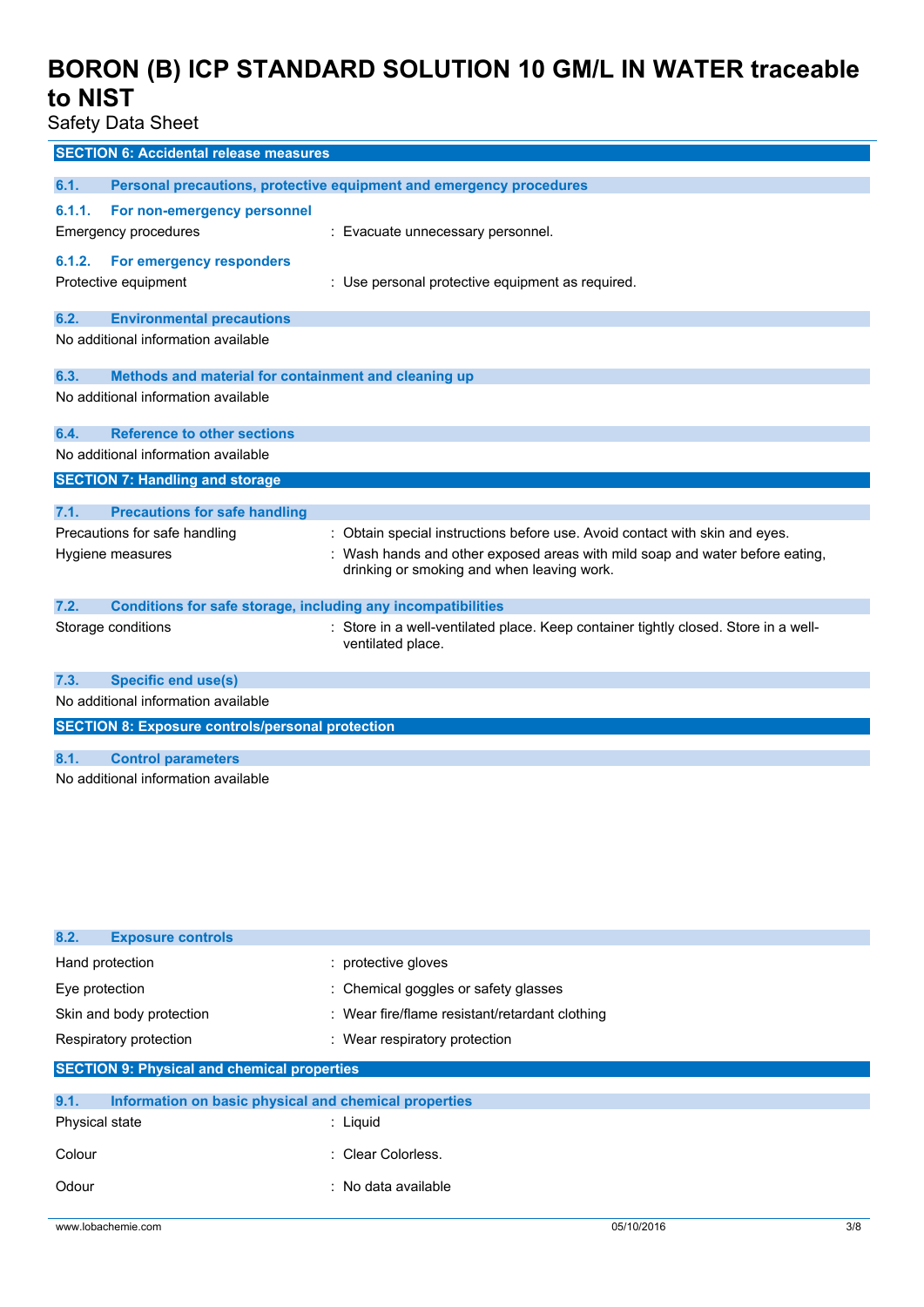Safety Data Sheet

| Odour threshold                            |   | No data available |
|--------------------------------------------|---|-------------------|
| рH                                         |   | No data available |
| Relative evaporation rate (butylacetate=1) | ÷ | No data available |
| Melting point                              |   | No data available |
| Freezing point                             |   | No data available |
| Boiling point                              |   | No data available |
| Flash point                                |   | No data available |
| Auto-ignition temperature                  |   | No data available |
| Decomposition temperature                  |   | No data available |
| Flammability (solid, gas)                  |   | No data available |
| Vapour pressure                            |   | No data available |
| Relative vapour density at 20 °C           |   | No data available |
| Relative density                           |   | No data available |
| Solubility                                 |   | No data available |
| Log Pow                                    |   | No data available |
| Viscosity, kinematic                       |   | No data available |
| Viscosity, dynamic                         |   | No data available |
| <b>Explosive properties</b>                |   | No data available |
| Oxidising properties                       |   | No data available |
| <b>Explosive limits</b>                    |   | No data available |

| 9.2.                                | <b>Other information</b>                    |  |  |
|-------------------------------------|---------------------------------------------|--|--|
|                                     | No additional information available         |  |  |
|                                     | <b>SECTION 10: Stability and reactivity</b> |  |  |
| 10.1.                               |                                             |  |  |
|                                     | <b>Reactivity</b>                           |  |  |
| No additional information available |                                             |  |  |
| 10.2.                               | <b>Chemical stability</b>                   |  |  |
|                                     | Stable under normal conditions.             |  |  |
| 10.3.                               | <b>Possibility of hazardous reactions</b>   |  |  |
|                                     | No additional information available         |  |  |
| 10.4.                               | <b>Conditions to avoid</b>                  |  |  |
|                                     | Direct sunlight. Sparks.                    |  |  |
| 10.5.                               | <b>Incompatible materials</b>               |  |  |
|                                     | No additional information available         |  |  |
| 10.6.                               | <b>Hazardous decomposition products</b>     |  |  |
|                                     | No additional information available         |  |  |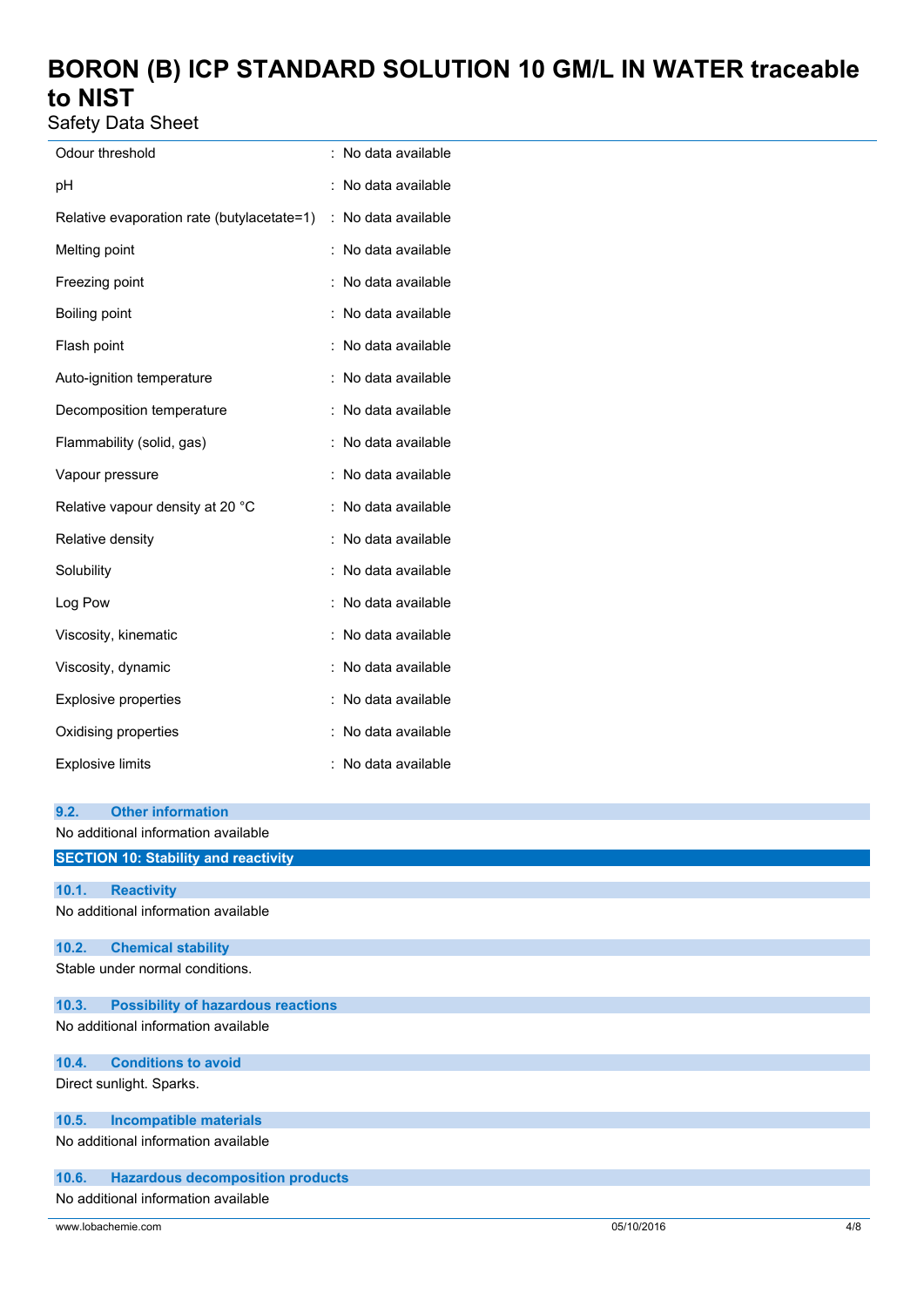Safety Data Sheet

### **SECTION 11: Toxicological information**

| Information on toxicological effects<br>11.1.                                                                             |                                                                                            |
|---------------------------------------------------------------------------------------------------------------------------|--------------------------------------------------------------------------------------------|
| Acute toxicity                                                                                                            | : Not classified                                                                           |
| Skin corrosion/irritation<br>Serious eye damage/irritation<br>Respiratory or skin sensitisation<br>Germ cell mutagenicity | : Not classified<br>: Not classified<br>$\colon$ Not classified<br>$\colon$ Not classified |
| Carcinogenicity                                                                                                           | $\colon$ Not classified                                                                    |
| Reproductive toxicity                                                                                                     | $\colon$ Not classified                                                                    |
| Specific target organ toxicity (single<br>exposure)                                                                       | : Not classified                                                                           |
| Specific target organ toxicity (repeated<br>exposure)                                                                     | $\colon$ Not classified                                                                    |
| Aspiration hazard                                                                                                         | : Not classified                                                                           |

| <b>SECTION 12: Ecological information</b> |                                     |  |
|-------------------------------------------|-------------------------------------|--|
|                                           |                                     |  |
|                                           | 12.1. Toxicity                      |  |
|                                           | No additional information available |  |
|                                           |                                     |  |
|                                           |                                     |  |
|                                           |                                     |  |

#### **12.2. Persistence and degradability**

No additional information available

### **12.3. Bioaccumulative potential**

No additional information available

### **12.4. Mobility in soil**

No additional information available

### **12.5. Results of PBT and vPvB assessment**

| Component              |                                                                                                                                                                                       |
|------------------------|---------------------------------------------------------------------------------------------------------------------------------------------------------------------------------------|
| Boricacid (10043-35-3) | This substance/mixture does not meet the PBT criteria of REACH regulation, annex<br>XIII<br>This substance/mixture does not meet the vPvB criteria of REACH regulation, annex<br>XIII |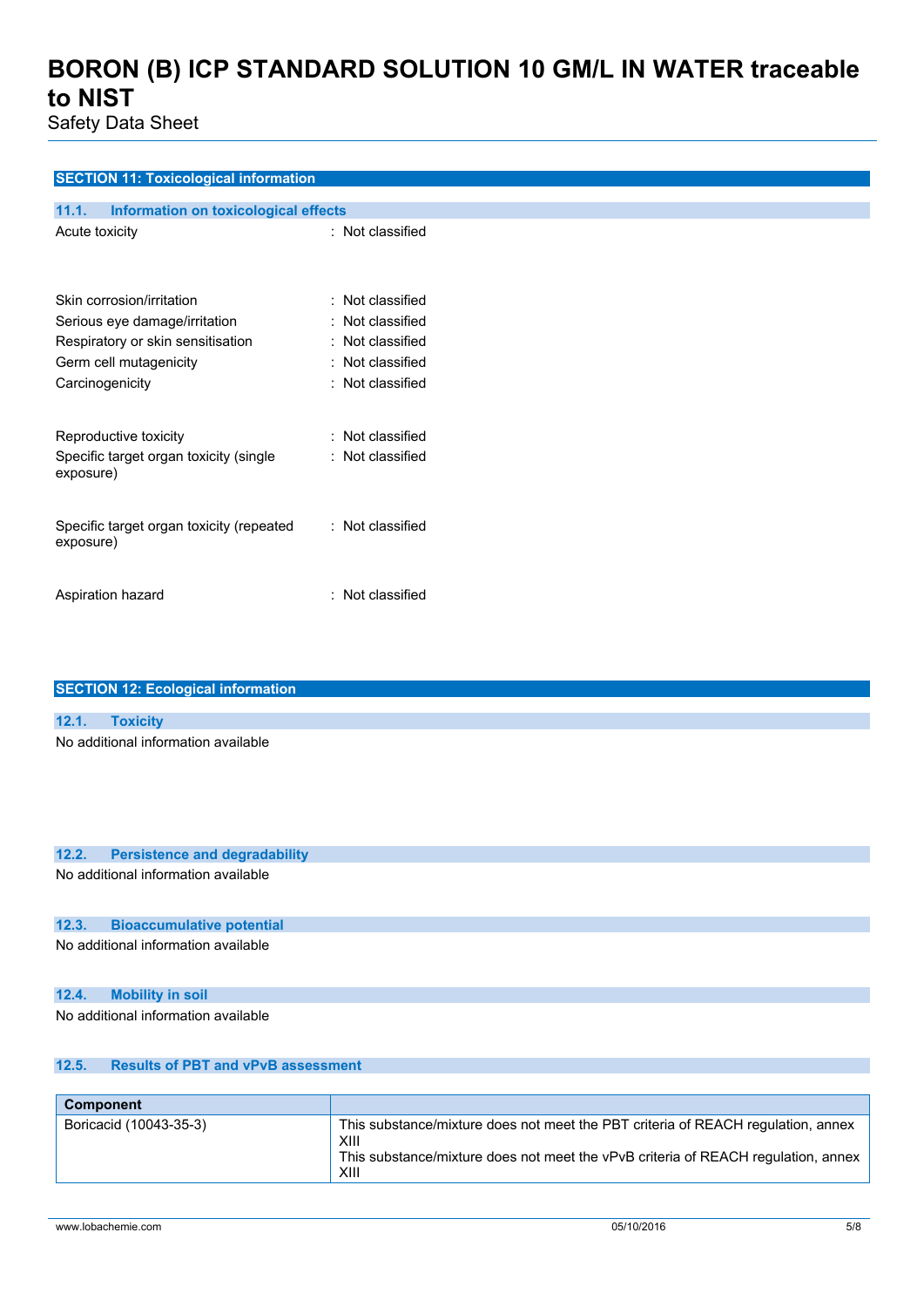Safety Data Sheet

| <b>Other adverse effects</b><br>12.6.<br>No additional information available                                                                         |                                                                                                |
|------------------------------------------------------------------------------------------------------------------------------------------------------|------------------------------------------------------------------------------------------------|
| <b>SECTION 13: Disposal considerations</b>                                                                                                           |                                                                                                |
| 13.1.<br><b>Waste treatment methods</b><br>Product/Packaging disposal<br>recommendations                                                             | : Dispose of contents/container to                                                             |
| <b>SECTION 14: Transport information</b>                                                                                                             |                                                                                                |
| In accordance with ADR / RID / IMDG / IATA / ADN                                                                                                     |                                                                                                |
| 14.1.<br><b>UN number</b>                                                                                                                            |                                                                                                |
| UN-No. (ADR)<br>UN-No. (IMDG)<br>UN-No.(IATA)<br>UN-No.(ADN)<br>UN-No. (RID)                                                                         | : Not applicable<br>: Not applicable<br>: Not applicable<br>Not applicable<br>: Not applicable |
| 14.2.<br><b>UN proper shipping name</b>                                                                                                              |                                                                                                |
| Proper Shipping Name (ADR)<br>Proper Shipping Name (IMDG)<br>Proper Shipping Name (IATA)<br>Proper Shipping Name (ADN)<br>Proper Shipping Name (RID) | : Not applicable<br>Not applicable<br>: Not applicable<br>: Not applicable<br>: Not applicable |
| 14.3.<br><b>Transport hazard class(es)</b>                                                                                                           |                                                                                                |
| <b>ADR</b><br>Transport hazard class(es) (ADR)                                                                                                       | : Not applicable                                                                               |
| <b>IMDG</b>                                                                                                                                          |                                                                                                |
| Transport hazard class(es) (IMDG)                                                                                                                    | : Not applicable                                                                               |
| <b>IATA</b><br>Transport hazard class(es) (IATA)                                                                                                     | : Not applicable                                                                               |
| <b>ADN</b><br>Transport hazard class(es) (ADN)                                                                                                       | : Not applicable                                                                               |
| <b>RID</b><br>Transport hazard class(es) (RID)                                                                                                       | : Not applicable                                                                               |
| 14.4.<br><b>Packing group</b>                                                                                                                        |                                                                                                |
| Packing group (ADR)<br>Packing group (IMDG)<br>Packing group (IATA)<br>Packing group (ADN)<br>Packing group (RID)                                    | : Not applicable<br>: Not applicable<br>Not applicable<br>: Not applicable<br>: Not applicable |
| <b>Environmental hazards</b><br>14.5.                                                                                                                |                                                                                                |
| Dangerous for the environment<br>Marine pollutant                                                                                                    | : No<br>: No                                                                                   |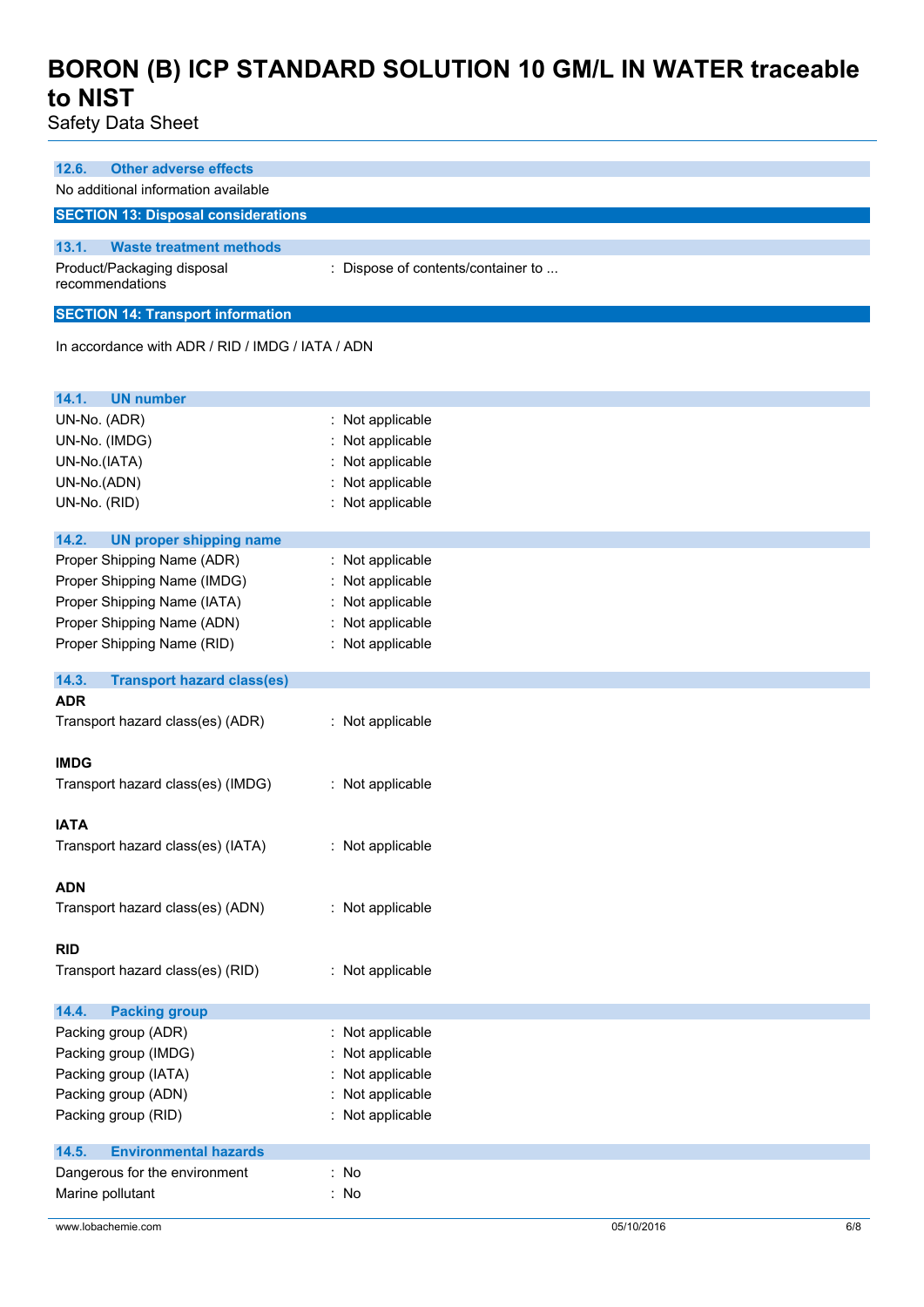Safety Data Sheet

Other information **contact to the contact of the Contract Contract Contract Contract Contract Contract Contract Contract Contract Contract Contract Contract Contract Contract Contract Contract Contract Contract Contract Co** 

#### **14.6. Special precautions for user**

**- Overland transport**

No data available

**- Transport by sea** No data available

**- Air transport**

No data available

**- Inland waterway transport**

No data available

**- Rail transport**

No data available

**14.7. Transport in bulk according to Annex II of MARPOL 73/78 and the IBC Code**

Not applicable

**SECTION 15: Regulatory information**

**15.1. Safety, health and environmental regulations/legislation specific for the substance or mixture**

#### **15.1.1. EU-Regulations**

Contains no substances with Annex XVII restrictions

Contains substance on the candidate list in concentration ≥ 0.1% or with a lower specific limit: Boric acid (EC 233-139-2, CAS 10043-35-3)

Contains no REACH Annex XIV substances.

### **15.1.2. National regulations**

#### **Germany**

| AwSV/VwVwS Annex reference                                                     | : Water hazard class (WGK) 3, strongly hazardous to water (Classification according<br>to AwSV, Annex 1)                                                                               |
|--------------------------------------------------------------------------------|----------------------------------------------------------------------------------------------------------------------------------------------------------------------------------------|
| 12th Ordinance Implementing the Federal<br>Immission Control Act - 12. BlmSchV | : Is not subject of the 12. BlmSchV (Hazardous Incident Ordinance)                                                                                                                     |
| <b>Denmark</b>                                                                 |                                                                                                                                                                                        |
| Recommendations Danish Regulation                                              | : Young people below the age of 18 years are not allowed to use the product<br>Pregnant/breastfeeding women working with the product must not be in direct<br>contact with the product |

The requirements from the Danish Working Environment Authorities regarding work with carcinogens must be followed during use and disposal